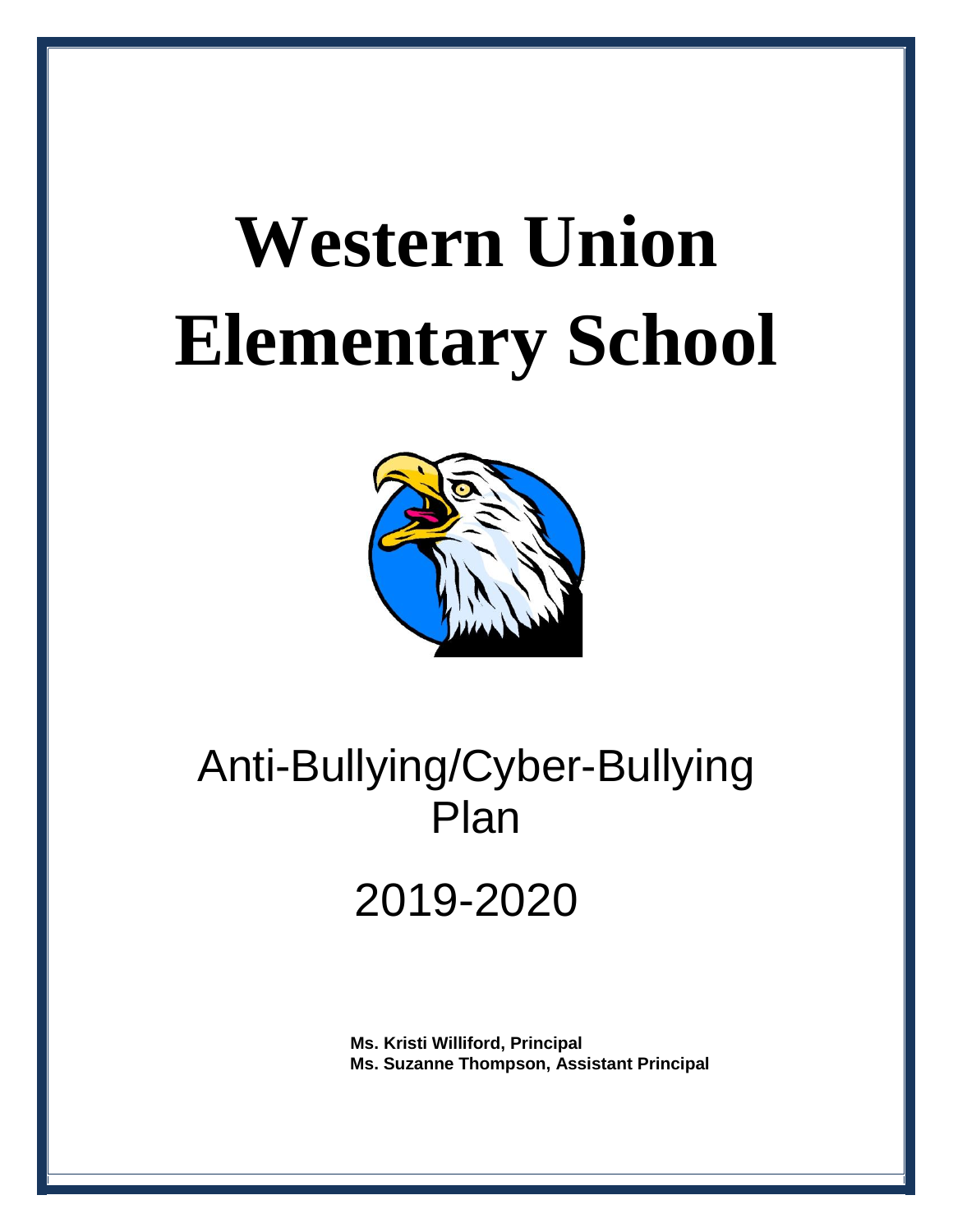# **Our Mission**

Western Union Elementary is committed to providing a safe learning environment for all students that is free from bullying and cyberbullying. This commitment is an integral part of our comprehensive efforts to promote learning and acceptance in our school-wide community, and to eliminate all forms of harmful and/or disruptive behavior that can impede the learning process in our diverse student population. We strive to adhere to our school rules, we honor the character traits of SOAR (show respect, be obedient, have an awesome attitude and be responsible) and we have a zero-tolerance policy for bullying of any kind at our school. Our school staff is proactive and engaged in protecting students on the basis of race, religion, gender identity, sexual orientation, and disability.

## **Union County Board of Education Policy 4-7**

The Board believes that all employees and students should be free of unlawful discrimination, including harassment and bullying, as a part of a safe, orderly and inviting working and learning environment. It commits itself to non-discrimination in all its educational and employment activities. The Board expressly prohibits unlawful discrimination, harassment, or bullying however motivated, directed toward any person or group, including, but not limited acts reasonably perceived as being motivated by any actual or perceived differentiating characteristic, such as race, color, religion, ancestry, national origin, gender, socioeconomic status, academic status, gender identity, physical appearance, sexual orientation, or mental, physical, developmental, or sensory disability, or by association with a person who has or is perceived to have one or more of these characteristics.

## **Definition of Bullying**

Bullying is a form of harassment. Bullying is the repeated intimidation of others by a real or threatened infliction of physical, verbal, written, electronically transmitted or psychological and/or emotional abuse through attacks on the property of another. Bullying may include, but is not limited to verbal taunts, name-calling and put-downs, extortion of money or possessions, implied or stated threats, and exclusion from peer groups. It can also be seen as a pattern of gestures, written, electronic, verbal communications, or any physical act or any threatening communication, that takes place on school property, at any schoolsponsored function, or on a school bus or any time or place when the behavior has a direct and immediate adverse effect on maintaining order or discipline in schools. Cyber-bullying is when a person is tormented, threatened, harassed, humiliated, embarrassed or otherwise targeted by another person using any pattern of cyber-bullying technologies or mobile phones (Facebook, text messages, pictures, etc.). Students must show a pattern (of 2 or more incidents) to be considered "bullying."

# **Statement of Purpose**

Western Union Elementary will promote respectful relationships within the whole school community. All staff at WUES understands the importance of recognizing the positive behaviors in order to build positive relationships and create the most conducive learning environment. It is a shared responsibility between all school community members in managing bullying. We will take proactive measures to prevent bullying.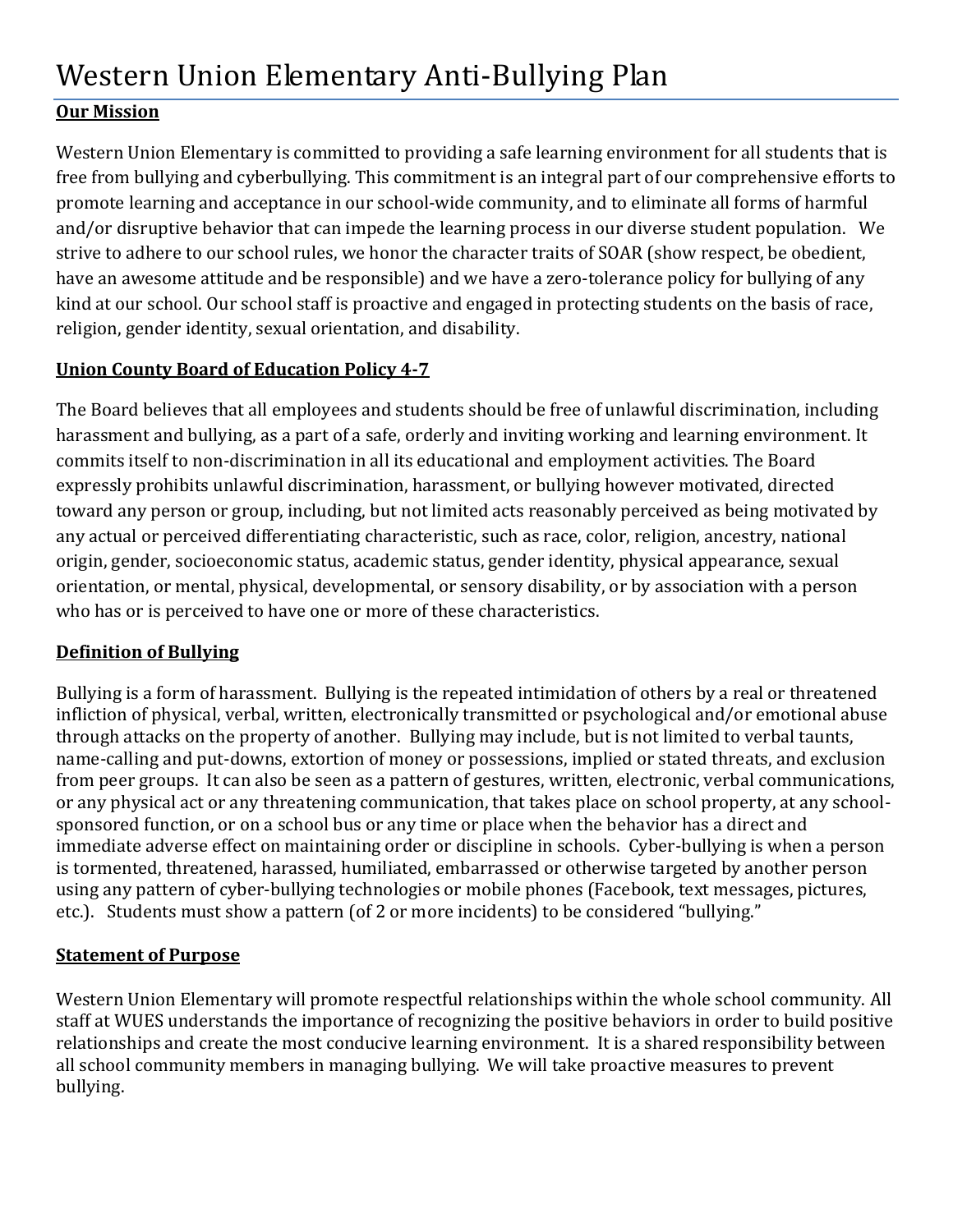#### **Managing Bullying**

Western Union Elementary will take a direct approach to dealing with bullying by providing the following opportunities for our students and staff:

Counseling

- Classroom lessons that teach students the types of bullying, the roles in bullying, and the short term and long term effects it has on all those involved. The lessons will stress the importance of making good choices.
- Individual Counseling opportunities will be offered to any student who feels he/she has been a victim of bullying.
- Small Groups will be conducted for those students who fall victim to bullying or those that engage in bullying behaviors.
- Classroom lessons will also focus on the definition of cyber-bullying. Students will learn proper ethical usage of the Internet and other technological devices.
- "Terrific Kids" is a recognition program for students displaying good character (every 9 weeks)
- Possible referral to outside agencies if necessary.

#### Classrooms

- Classrooms will utilize classroom meetings to focus on character words and community building.
- School counselor will integrate bullying into classroom lessons
- Classroom teachers will assign classroom buddies if bullying has been reported.
- All staff will promote positive classroom behavior through SOAR cards and whole class incentives.

School-Wide Level

- Positive Office Referrals and Positive individual stickers given to recognize positive student actions
- Positive behavior is promoted and implemented school-wide (via "above the lines").
- Supervision by all staff during morning and afternoon transitions
- 3<sup>rd</sup>-5<sup>th</sup> Grade: Girls on the Run program

Strategy for Dissemination

- The plan will be discussed and voted on at the School Site Based Team Meeting.
- The plan will be shared at a staff meeting.
- The plan will be shared with parents on the school website.
- The classroom guidance lessons will be utilized by the counselor to inform students of the plan and consequences.

## **Reporting: Dealing with a Bullying Situation**

- Students are encouraged to report bullying behaviors/situations to staff, parents, administration, and school counselor.
- Determine what happened and who was involved. Use the school's bullying policy to decide if the report meets the definition of bullying.
- If not bullying, handle appropriately based on classroom policies.
- If bullying, contact the counselor right away to discuss the situation.
- The student will need to fill out the WUES Bullying Report Form with the counselor or their parent—the form can be accessed at home through the WUES website.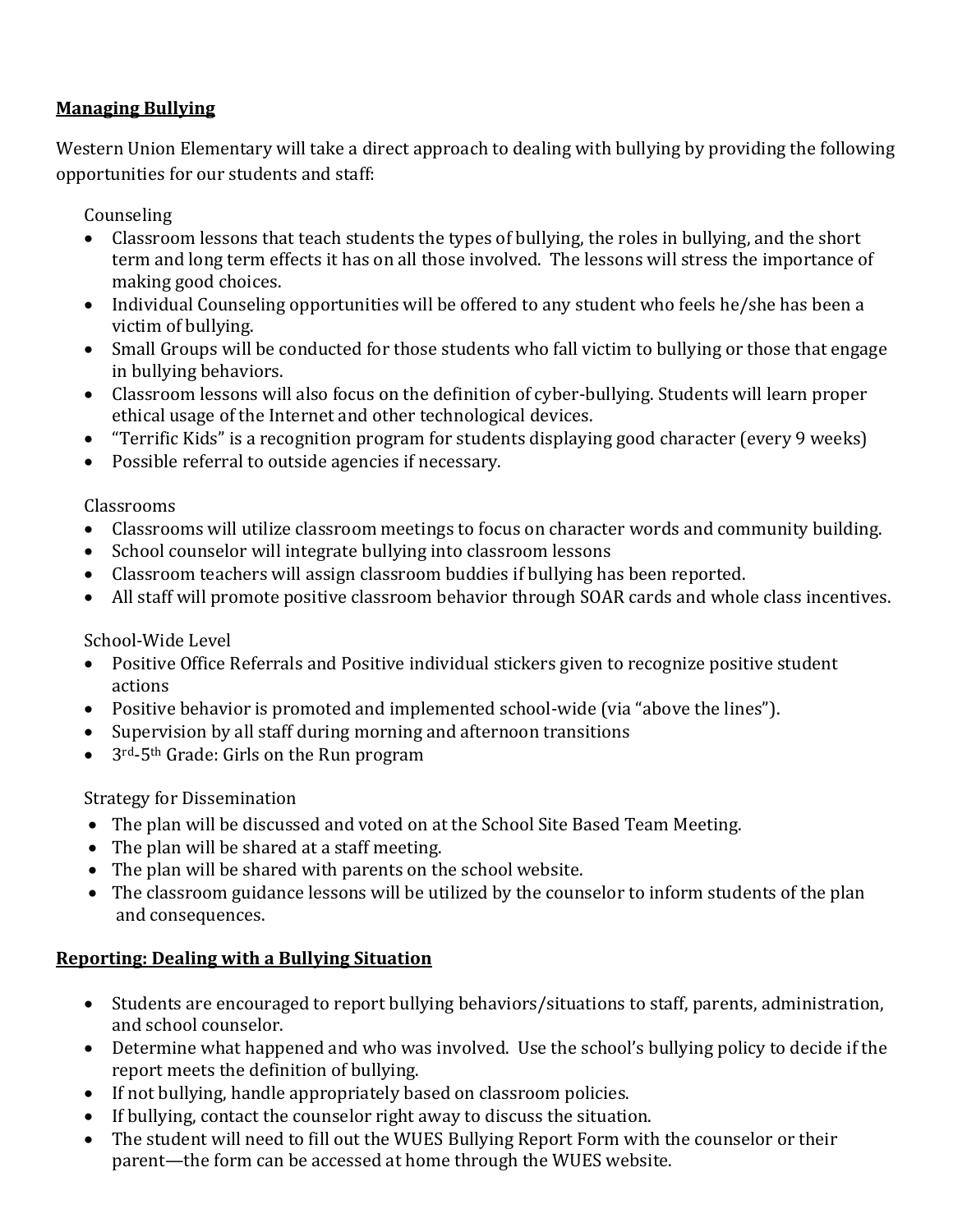- Based on the consultation with counselor, administration may be involved.
- Consequences will be based on consultation.

#### **Student Response**

- Treat everyone with respect and kindness.
- Refuse to be bullied by self-advocating.
- Report bullying of yourself or others to a staff member when you see it.

#### **Staff Bullying Prevention**

It is our expectation that all occurrences of bullying be reported.

- Watch and listen carefully for bullying, especially in vulnerable areas (recess, lunchroom, bathrooms, etc).
- Stop bullying when you see it, document when students say they are being bullied.
- Separate, spread out and stay on watch.
- Have class discussions about respect and how to treat others.
- Make sure your students know the school's bully policy.
- Review classroom guidance lessons, presented by counselors, on bullying.
- Follow the school's policy in enforcing the school's zero-tolerance against bullying.

#### **Staff Response**

- If you see it, immediately go over and stop it. Staff witnessing or who become aware of a bullying situation should address it right away. Many times the situation can be rectified. Due Process is followed.
- When bullying is reported, staff should take it seriously and respond quickly. Refer to the Bullying Report form and help the student complete the form to report the bullying behavior.
- Inform school counselor and administration of the incident. If bullying behaviors are repeated, the school counselor will work with student and an office referral will be in order. At that point, administrators will attempt to resolve the situation using the UCPS guidelines – Consequences for Bullying. It should be noted that extreme cases of bullying will go directly to our administration.

#### **Possible Consequences for Bullying**

A Violation of BOE Policy 4-3 and 4-7 are considered serious in nature. Bullying also includes "cyber bullying" or threats made via text message, Facebook, Twitter, etc. Appropriate actions as defined in the policy will be imposed.

The school will follow the UCPS Elementary School Student Handbook Code of Student Conduct:

- First Offense: Discretionary action by the principal, referral to the school counselor, could involve conversation with parent/guardian. Action plan is put into place with those involved to set boundaries and expectations.
- Second Offense: 3-5 days of suspension, regular meetings with counselor, conference with parent, behavior plan developed. Make adjustments to the action plan.
- Third Offense: 5-10 days of suspension, parents notified. Discretionary action by the principal. Involvement with SRO in implementation of an action plan.